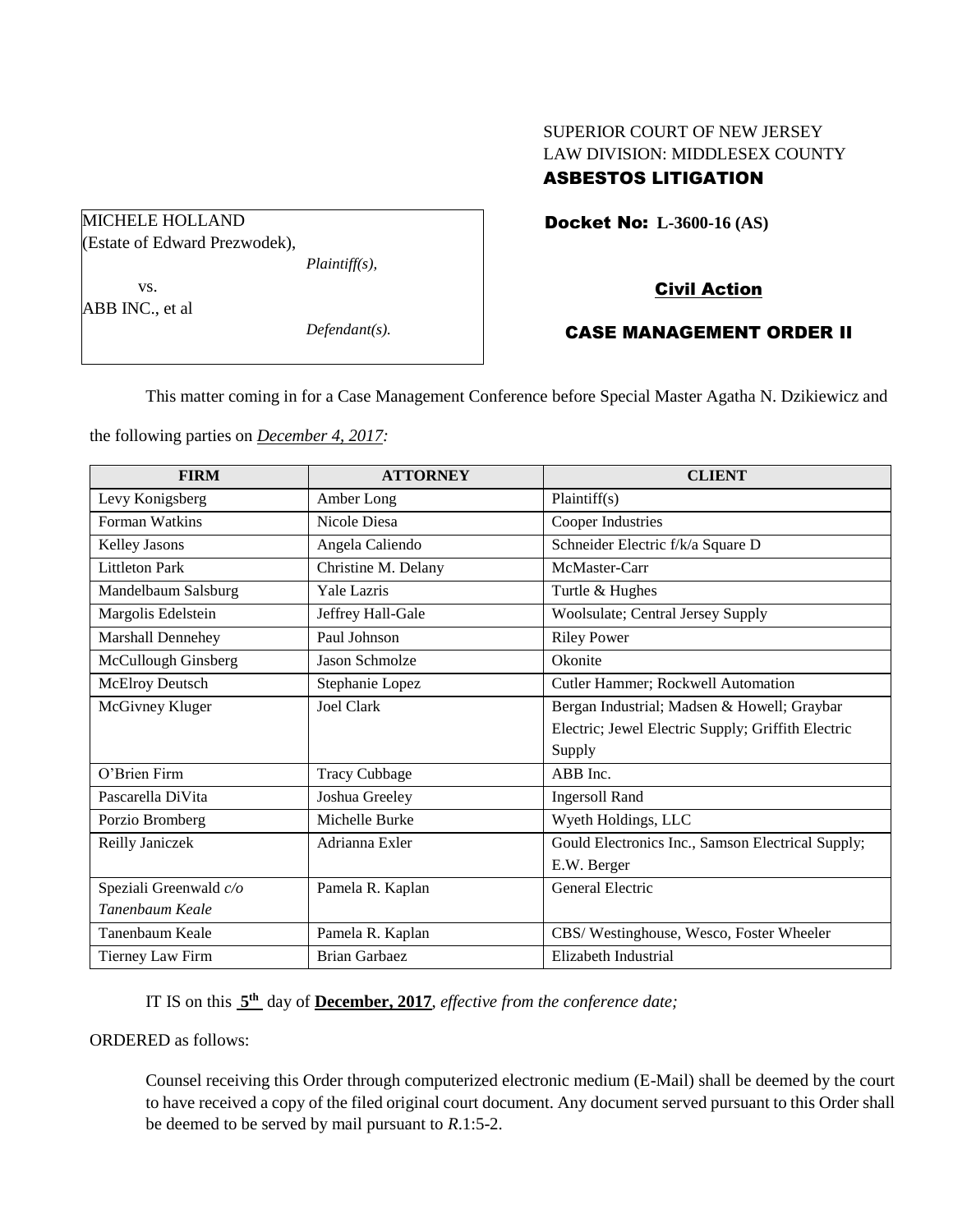## **DISCOVERY**

- February 28, 2018 Fact discovery, including depositions, shall be completed by this date. Plaintiff's counsel shall contact the Special Master within one week of this deadline if all fact discovery is not completed.
- February 28, 2018 Depositions of corporate representatives shall be completed by this date.

#### **EARLY SETTLEMENT**

March 16, 2018 Settlement demands shall be served on all counsel and the Special Master by this date.

#### **SUMMARY JUDGMENT MOTION PRACTICE**

| March 16, 2018 | Plaintiff's counsel shall advise, in writing, of intent not to oppose motions by this date. |
|----------------|---------------------------------------------------------------------------------------------|
| March 30, 2018 | Summary judgment motions shall be filed no later than this date.                            |
| April 27, 2018 | Last return date for summary judgment motions.                                              |

#### **MEDICAL DEFENSE**

| January 19, 2018 | Plaintiff shall serve medical expert reports by this date.                                                                                                                                                                                               |
|------------------|----------------------------------------------------------------------------------------------------------------------------------------------------------------------------------------------------------------------------------------------------------|
| January 19, 2018 | Upon request by defense counsel, plaintiff is to arrange for the transfer of pathology specimens<br>and x-rays, if any, by this date.                                                                                                                    |
| June 29, 2018    | Defendants shall identify its medical experts and serve medical reports, if any, by this date. In<br>addition, defendants shall notify plaintiff's counsel (as well as all counsel of record) of a<br>joinder in an expert medical defense by this date. |

#### **LIABILITY EXPERT REPORTS**

- April 30, 2018 Plaintiff shall identify its liability experts and serve liability expert reports or a certified expert statement by this date or waive any opportunity to rely on liability expert testimony.
- June 29, 2018 Defendants shall identify its liability experts and serve liability expert reports, if any, by this date or waive any opportunity to rely on liability expert testimony.

#### **ECONOMIST EXPERT REPORTS**

- April 30, 2018 Plaintiff shall identify its expert economists and serve expert economist report(s), if any, by this date or waive any opportunity to rely on economic expert testimony.
- June 29, 2018 Defendants shall identify its expert economists and serve expert economist report(s), if any, by this date or waive any opportunity to rely on economic expert testimony.

#### **EXPERT DEPOSITIONS**

July 27, 2018 Expert depositions shall be completed by this date. To the extent that plaintiff and defendant generic experts have been deposed before, the parties seeking that deposition in this case must file an application before the Special Master and demonstrate the necessity for that deposition.

 $\_$  ,  $\_$  ,  $\_$  ,  $\_$  ,  $\_$  ,  $\_$  ,  $\_$  ,  $\_$  ,  $\_$  ,  $\_$  ,  $\_$  ,  $\_$  ,  $\_$  ,  $\_$  ,  $\_$  ,  $\_$  ,  $\_$  ,  $\_$  ,  $\_$  ,  $\_$  ,  $\_$  ,  $\_$  ,  $\_$  ,  $\_$  ,  $\_$  ,  $\_$  ,  $\_$  ,  $\_$  ,  $\_$  ,  $\_$  ,  $\_$  ,  $\_$  ,  $\_$  ,  $\_$  ,  $\_$  ,  $\_$  ,  $\_$  ,